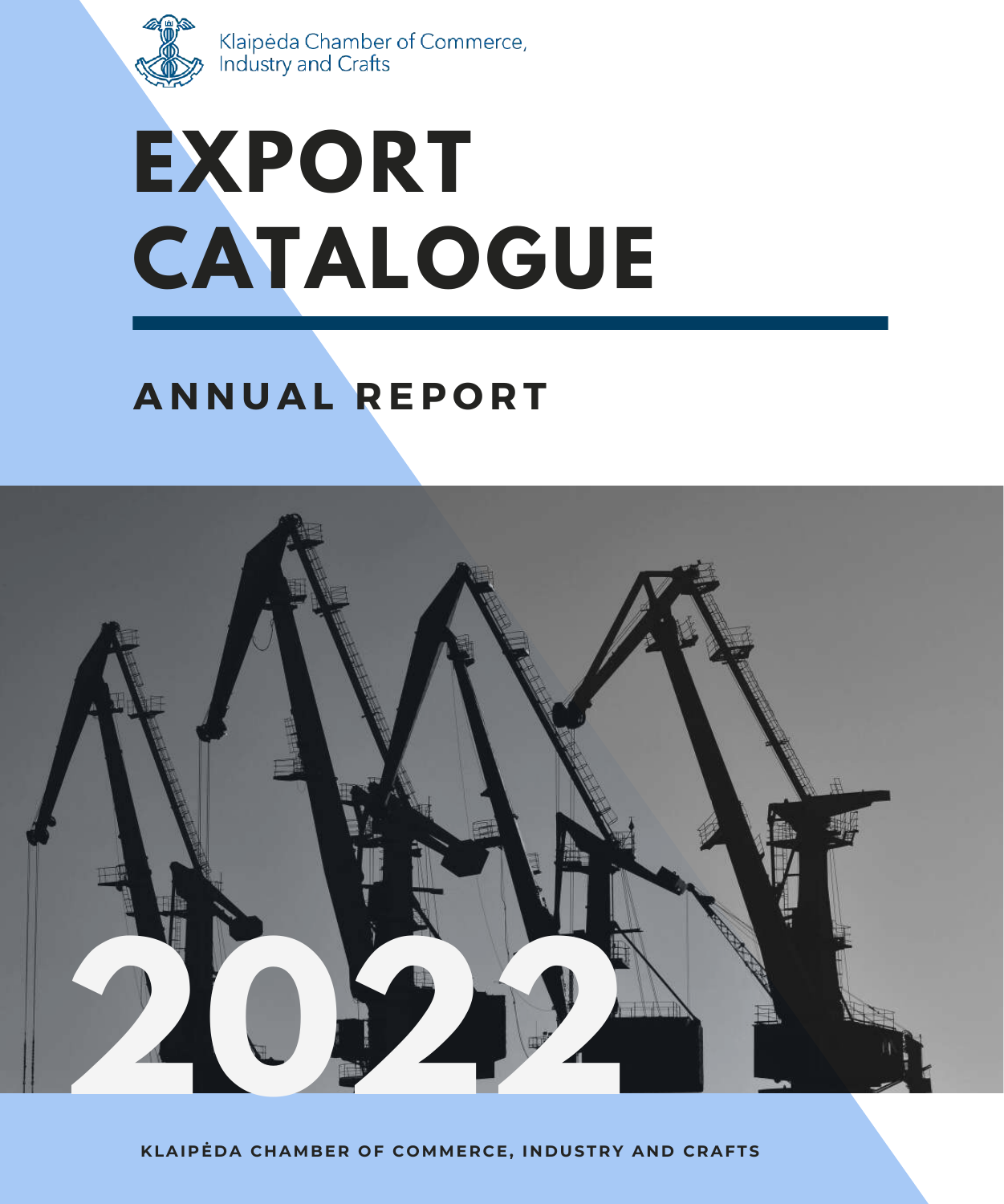

## **KLAIPĖDA CHAMBER OF COMMERCE, INDUSTRY AND CRAFTS**

The Chambers of Commerce, Industry, and Crafts of Lithuania are non-state, non-profit selfgovernmenting entrepreneurial organizations that effectively participate in the international system of chambers of industry and commerce.

The Klaipėda Chamber consolidates more than 240 members among which are the biggest companies of the region and representatives of small and medium-sized businesses.

All of these companies in this export catalogue are looking for new business opportunities, partners, suppliers or distributors. Sectors: business advisory, consulting and projects; food production; metal works; publishing and printing; tourism and hotels; transport and logistics and others.

#### **Advantages of Klaipėda region: Useful links:**

- Transport corridors connecting Klaipėda with Eastern and Western countries;
- (9th transport corridor) strategic gateway to Europe!
- Ice-free seaport top EU port in the Baltic sea for shipment handling volume;
- Free Economic Zone 1st and the most successful FEZ in the Baltics;
	- Developed tourism infrastructure.

- [www.kcci.lt](https://www.kcci.lt/)
- [www.portofklaipeda.lt](https://www.portofklaipeda.lt/)
- [www.fez.lt](https://www.fez.lt/)
- [www.klaipedatravel.lt](https://klaipedatravel.lt/)
- [www.klaipedaid.lt](https://klaipedaid.lt/)
- [www.kmtp.lt](https://www.kmtp.lt/)

## **GET IN TOUCH WITH US:**

Klaipeda Chamber of Commerce, Industry and Crafts Ph.: +370 46 390 860; +370 46 390 867 Website: [www.kcci.lt](http://www.kcci.lt/en) E-mail: [klaipeda@kcci.lt](mailto:klaipeda@kcci.lt)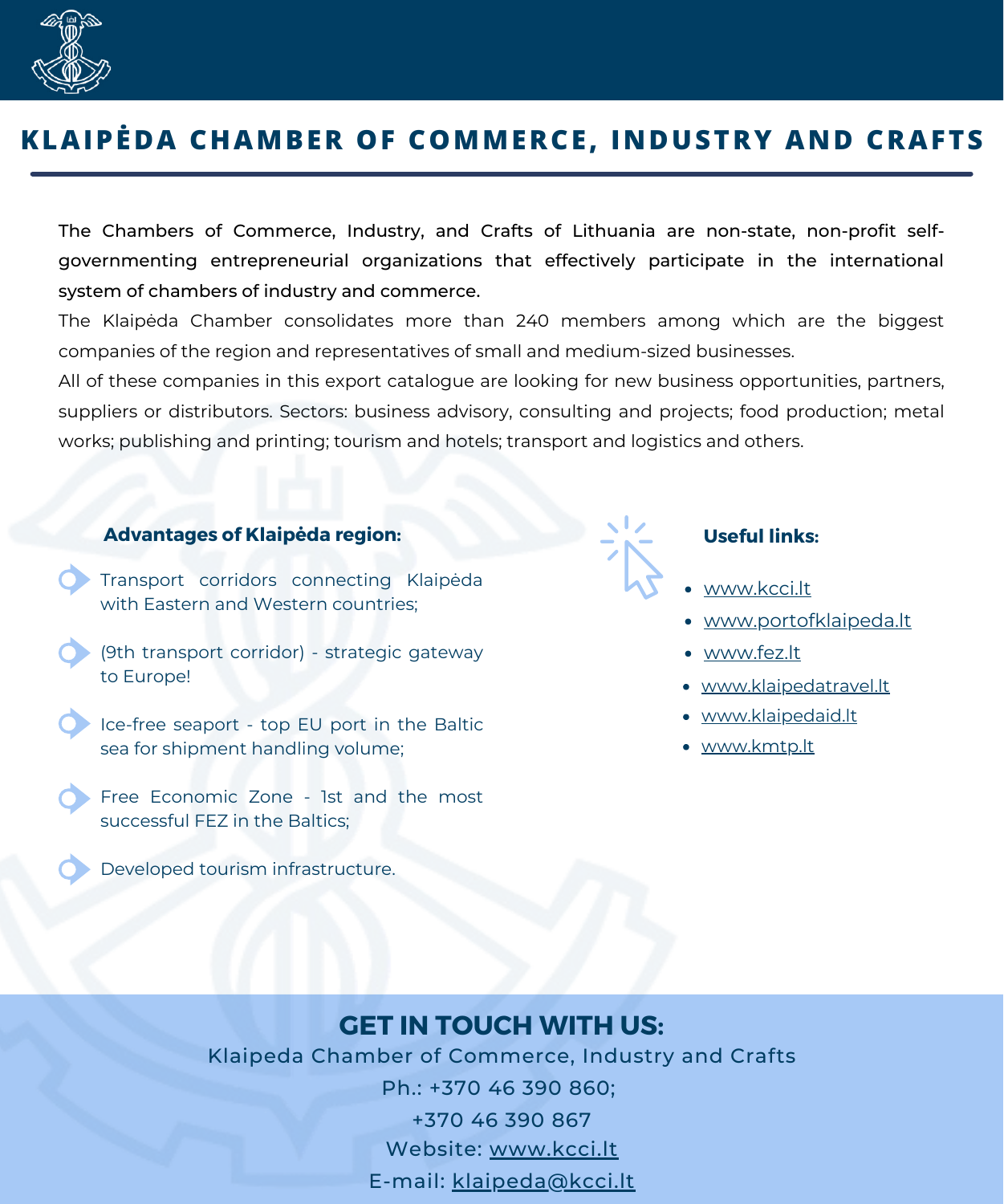## **KLAIPĖDA - LITHUANIA'S THIRD-LARGEST CITY**

Klaipėda - Lithuania's third-largest city, is located on the Curonian Lagoon at the Western coast of Lithuania.

Klaipėda stands out from other cities in the country as the only Lithuanian seaport, that is the northernmost ice-free port on the Eastern coast of the Baltic Sea. A multipurpose, universal, deep-water port, with an annual port cargo handling capacity of up to 70 million tonnes operates 24 hours per day, 7 days per week, all year round.

Klaipėda Free Economic Zone - the first FEZ in the Baltic region, which currently hosts more than 100 companies spread in 412 ha territory. It employs more than 5900 people and generates 2,5 - 5% of National GDP every year.

**5,1% GDP GROWTH IN LITHUANIA** (2021)

#### **Klaipėda municipality statistics:**

Inhabitants - 150 590 *(2022 January 1) Klaipeda city*

Inhabitants - 322 137 *(2022 January 1) Klaipeda district*



Average salary - 1 580,5 EUR *(2021)*

**Active enterprises - 12 244 (2021)** 



Younger than 65 years old - 78 % *(2021)*



## **GET IN TOUCH WITH US:**

Klaipeda Chamber of Commerce, Industry and Crafts Ph.: +370 46 390 860; +370 46 390 867 Website: [www.kcci.lt](http://www.kcci.lt/en)

E-mail: [klaipeda@kcci.lt](mailto:klaipeda@kcci.lt)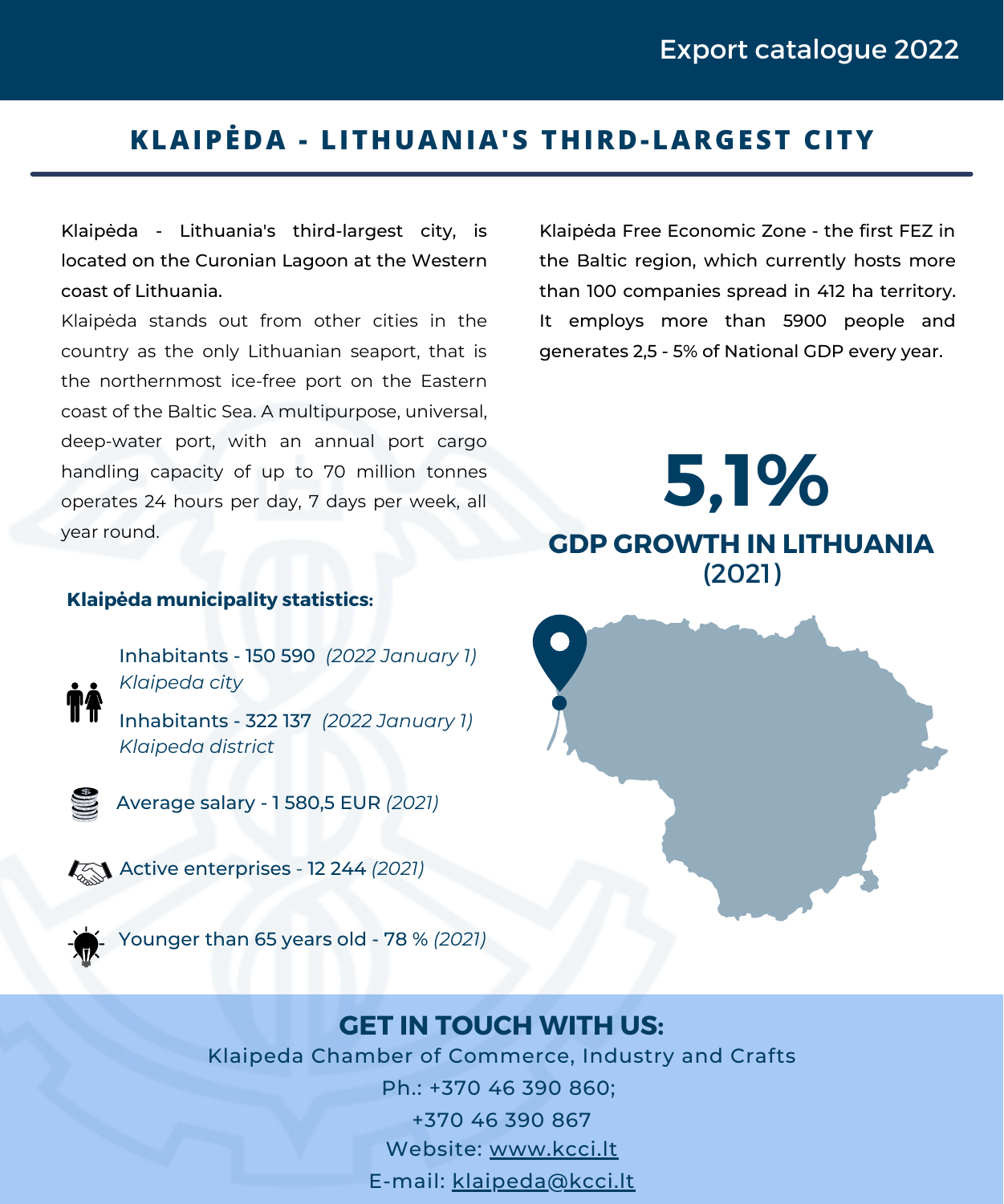

## **BUSINESS ADVISORY, DEVELOPMENT AND PROJECTS**

### KLAIPÈDA SCIENCE AND<br>TECHNOLOGY PARK

**CONTACTS:**

Vilhelmo Berbomo st. 10, LT-92221 Klaipėda, Lithuania Ph. + 370 46 310 461 E-mail: INFO@KMTP.LT Website: [WWW.KMTP.LT](https://www.kmtp.lt/)



#### **CONTACTS:**

Švyturio st. 4, LT-72361 Tauragė, Lithuania Ph. +370 685 74265 E-mail: D.STANKUS@TIP.LT Website: [WWW.TIP.LT](https://www.tip.lt/)



Company was founded in cooperation of Klaipėda University and the Ministry of the Economy and Innovation of the Republic of Lithuania. KSTP is a center that is focused on promoting an innovative environment in the Klaipėda region, by seeking close and focused cooperation between science and business, as well as greater economic competitiveness and the creation of favorable conditions for start-ups. KSTP is actively involved in bringing together the region's innovation system to a critical mass by developing partnerships and clusters.

#### **PRIVATELY OWNED "TAURAGE INDUSTRIAL PARK" OFFERS LEASE AND SALE OF INDUSTRIAL LAND AND PREMISES FOR BUSINESS EXPANSION**

"Taurage industrial park" offers lease and sale of industrial land and premises for business expansion.



#### **CONTACTS:**

Taikos av. 52C, LT-91184 Klaipėda, Lithuania Ph. +370 46 365 137 E-mail: POST@TEMALOGIC.COM Website: [WWW.TEMALOGIC.COM](https://www.temalogic.com/)

#### **JSC "TEMALOGIC BALTICS" IS A SOFTWARE DEVELOPMENT COMPANY, DEVELOPING ADVANCED PLANNING AND ANALYTICS SOFTWARE**

Software products: QL Time - Staff scheduling, clocking, and administration; QL Campaign - Management of multichannel price promotions and campaigns; QL Price - Rule based price recommendation engine based on external and internal price signals, such as vendor or competitor price changes. Overview of competitor pricing and comparison with matched internal products; QL Assortment - Handling of products and "positions" through the entire lifecycle from planning, vendor offers, to store distribution decisions; QL Analytics - Range of database handling and big data services, including co-purchasing analytics; QL Task - Enterprise task management; QL Insight - Dashboard and analytics frontend for other QL products as well as customers' other 3rd party or internal software; QL Mobile – mobile application for employees and managers.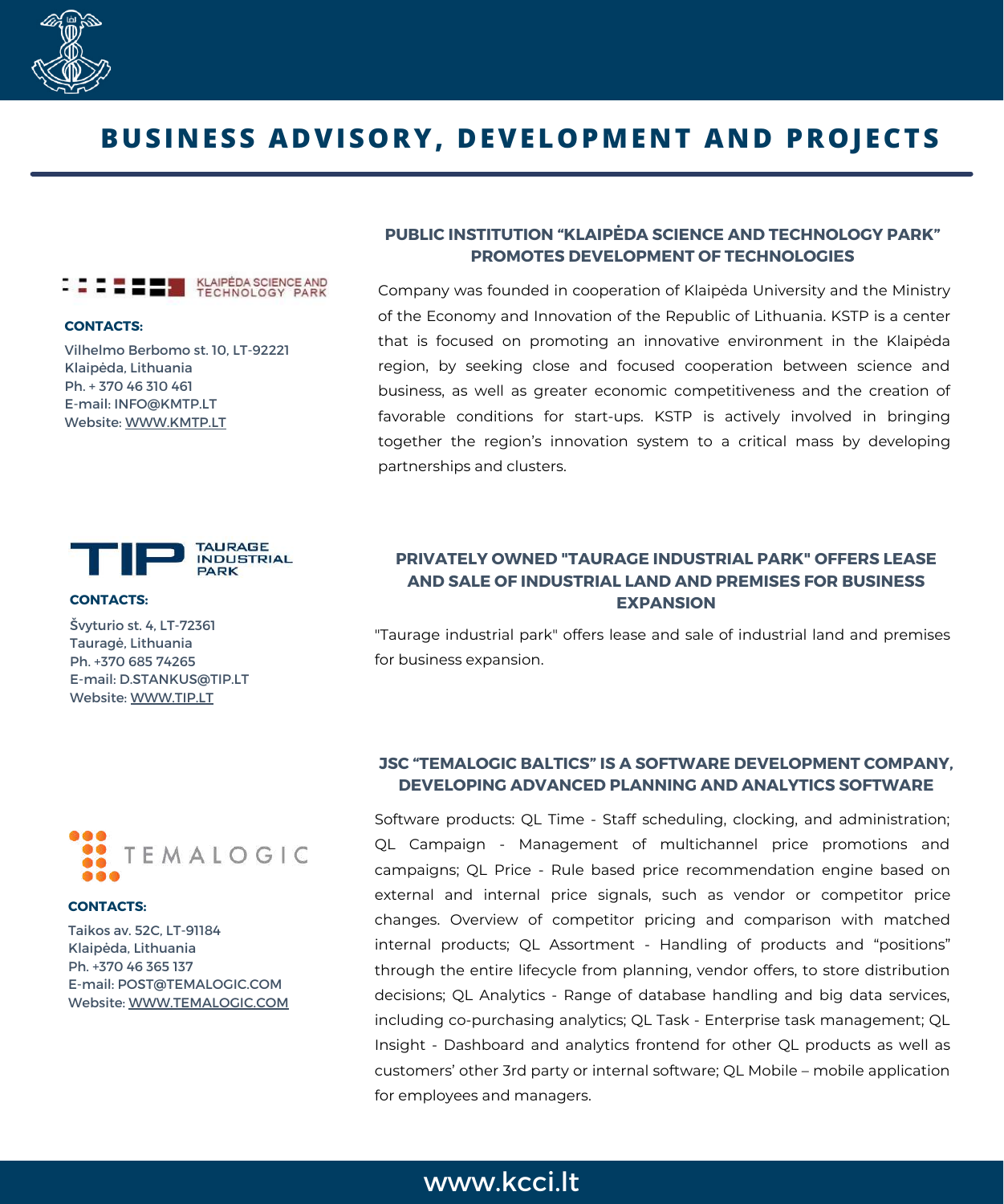## **FOOD PRODUCTION**



#### **CONTACTS:**

Zuvedru st. 4, Vydmantai, Kretingos district, LT-97227 Ph. +370 44 575 000 E-mail: [INFO@AUGMA.LT](mailto:INFO@AUGMA.LT) Website: [WWW.AUGMA.LT](https://www.augma.lt/en)



**CONTACTS:** Virkytai village 1, LT-99390 Šilutė d.; Lithuania Ph.: +370 654 62328 E-MAIL: [VYNDARIO.CESLOVO@G](mailto:vyndarioceslovo.gmail.com)MAIL.COM WEBSITE: [WWW.CESLOVOVYNAI.LT](https://www.ceslovovynai.lt/en/)

#### **JSC "AUGMA" SPECIALIZES IN THE WHOLESALE OF FRESH FRUITS AND VEGETABLES**

JSC "Augma" specializes in the wholesale of fresh fruits and vegetables for more than 25 years. Working with local and worldwide farmers, the company has created a complete chain of services, consisting of the collection of fresh growth, ripening, packing and delivery to the shelves of retail companies. The company is considered to be the leading company regarding the vegetable and fruit market in the Baltic States.

#### **JSC "ČESLOVO VYNAS" FAMILY-RUN WINERY, SPECIALIZING IN NATURAL FRUITS AND BERRIES WINE PRODUCTION**

The Lithuanian company formed in 2004, produces wine from apple, raspberry, blackcurrant, quince, rowan, rhubarb and various farm-grown fruits and berries following traditional 150 years old Lithuanian wine-making methods and a secret recipe. All wines produced in the company's winery, are certified as Lithuanian national heritage products.

The company is interested in cooperation with distributors or importers. The potential partnership could be a wholesale company or a retail network of wines who could arrange the distribution of company's products. The company is flexible about the requirements, but they prefer that the potential partner would be experienced in the market and stable.



Svajonės st. 11, LT-94101, Klaipėda Ph. +370 46 344 843 E-mail: INFO@ZEELANDIA.LT Website: [WWW.ZEELANDIA.LT](https://www.zeelandia.lt/en)

**CONTACTS:**

#### **JSC "ZEELANDIA" SPECIALIZES IN PRODUCTION OF MARGARINE**

"Zeelandia" is a leading producer of margarine in the Baltic countries, thus today we can offer you different kinds of margarine suitable for bakery and pastry products, as well as vegetable fats and oils. "Zeelandia" is the first margarine producer in the World making margarine by using 100 % green elelctricity energy! "Zeelandia" is on the way to becoming CO2 neutral soon. Zeelandia uses only FSC certified packaging. The company is interested in contacts with industrial bakeries, confectionery factories and national specialized distributors of confectionery raw materials.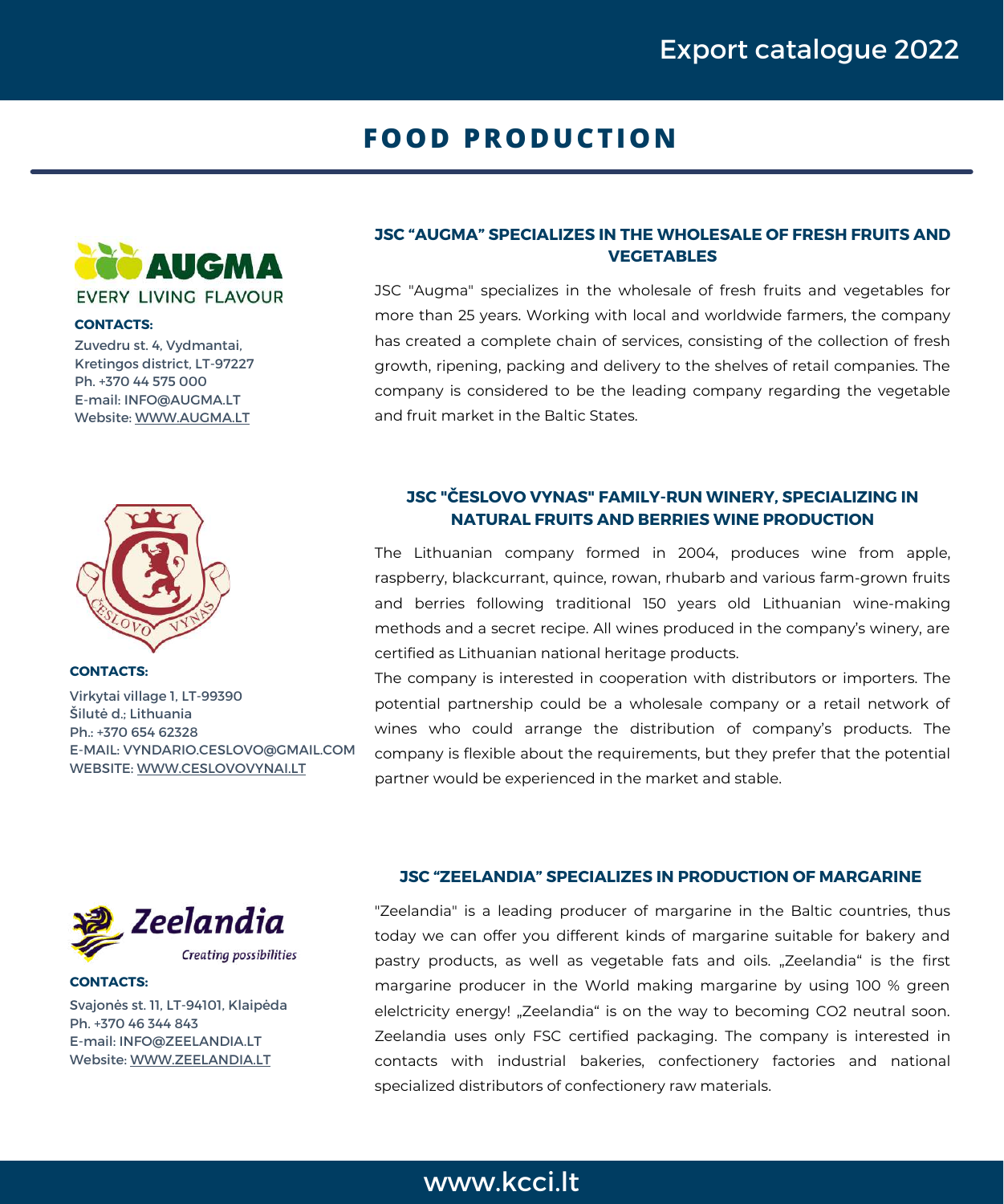

## **METAL WORKS**



Minijos st. 2, Klaipėda, Lithuania Ph: +370 673 71438 E-mail: [INFO@BTTS.LT](mailto:INFO@BTTS.LT) Website: [WWW.BTTS.LT](https://btts.lt/)

#### **JSC "BALTIC TECHNICAL & TECHNOLOGICAL SOLUTIONS" OFFERS THEIR INSTALLATION SERVICES OF METAL STRUCTURES**

JSC "Baltic Technical & Technological Solutions" manufactures and installs all types of standard and non-standard metal structures of all types of industrial and civil construction sectors used on land and offshore. Looking for big construction companies or steel structures manufacturies, which are looking for subcontractors for steel manufacture works, welding or steel mounting works.

## **JSC "KEVIJA" EXPERIENCED METAL COMPANY**



**CONTACTS:**

Nausodžio st. 59, Pagerdaujas, LT-96215, Klaipėda dist. Ph.: +370 640 40461 E-mail: INFO@KEVIJA.LT Website: [WWW.KEVIJA.LT](http://kevija.lt/)

Averagely, technicians have 15 years of experience in the metal manufacturing industry. JSC "Kevija" trademark is flexibility, considering every individual contractor's need. The company has considerable amount of experience working with various projects requiring unique and unconventional solutions. "Kevija" is seeking for opportunities to expand our products to other countries and help with your projects. Just contact us, send your drawings and you will receive high quality product.

JSC "Kevija" employees are highly experienced specialists of their trade.

#### **JSC "LANSMETA" PROVIDES HIGH QUALITY AND PROFESSIONAL METALWORKING SERVICES**

JSC "Lansmeta" provides high quality and professional metalworking services, offering individual metalworking services, their complex or complete product manufacturing. The company carries out design work, produces standard and non-standard products of black and stainless steel, aluminum, zinc, copper, brass. The company offers metal product design services, custom metal products manufacturing, metal processing services (water jet cutting, sheet metal bending, welding, mechanical metal processing, sheet rolling, tube and profile rolling, tube bending, sheet metal cutting and cutting using band saw).

## Lansmeta

#### **CONTACTS:**

Svajonės st. 34 LT-94101 Klaipėda; Lithuania Ph.: +370-699-54324; +370-652-43492 Email: INFO@LANSMETA.LT Website: [WWW.LANSMETA.LT](https://www.lansmeta.lt/)

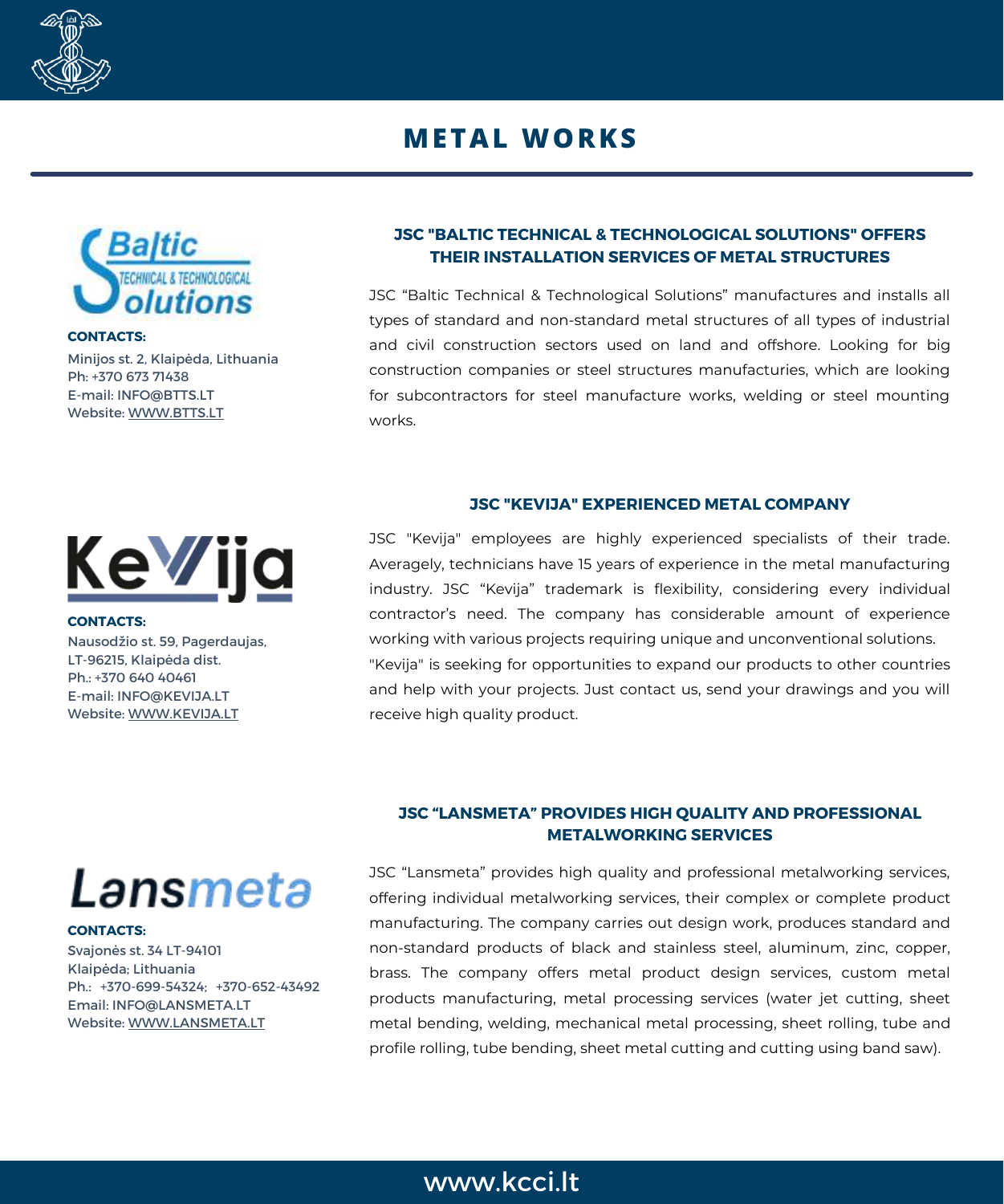## **PUBLISHING AND PRINTING**



#### **CONTACTS:**

Mainų st. 5, LT-94101, Klaipėda Ph. +370 46 380 458 E-mail: INFO@DRUKA.LT Website: [WWW.CREATIVPACKAGING.COM](https://www.creativpackaging.com/) [WWW.DRUKA.LT](http://www.druka.lt/)



#### **CONTACTS:**

Nemuno g. 139, LT-93262 Klaipėda Ph. +370 46 366 000, 300 200, 355 323 E-mail: INFO@SPAUSTUVE.LT Website: [WWW.SPAUSTUVE.LT](http://www.spaustuve.lt/home)

#### **PRINTING HOUSE JSC "DRUKA" IS LOOKING FOR CUSTOMERS AND PARTNERS WHO ARE INTERESTED IN MUTUALLY BENEFICIAL COOPERATION**

Printing House "Druka", located in Lithuania, Klaipeda, offers direct cooperation by providing production of exclusive packaging for your products, and printed solutions for other folding carton packaging, various commercial products such as: catalogues, brochures, posters and others.

Advantages and innovations: digital laser cutting and creasing solution, highquality, complex and detailed cut-outs in packaging and other commercial material, variable data cutting, engraving - partial cut markings, unique zip-tear solutions. To create even more unique solutions from now on we also offer new digital UV varnishing and Foiling technology. Besides, you receive possibilities of single-unit runs for prototyping, no limitations on last-minute changes.

Export markets are Sweden, Germany, Denmark, Netherlands, Norway, Belgium, Switzerland and the UK.

#### **INDIVIDUAL COMPANY S. JOKUŽYS' PUBLISHING & PRINTING HOUSE IS LOOKING FOR PRINTING MANAGEMENT COMPANIES**

S. Jokužys' Publishing & Printing House specializes in publishing and printing of commercial and corporate materials, books, packaging, etc. and acts as innovative laboratory for printing solutions. The company is looking for trade intermediaries to represent the company in their home country and/or offer subcontracting/outsourcing activity for companies outsourcing their printing activities to subcontractors. All S. Jokužys' Publishing & Printing House activities (design, pre-print, publishing, post-print) is done in the same facility in accordance with ISO 9001:2015 / LST EN ISO 9001:2015 and ISO 14001:2015 / LST EN ISO 14001:2015 standards.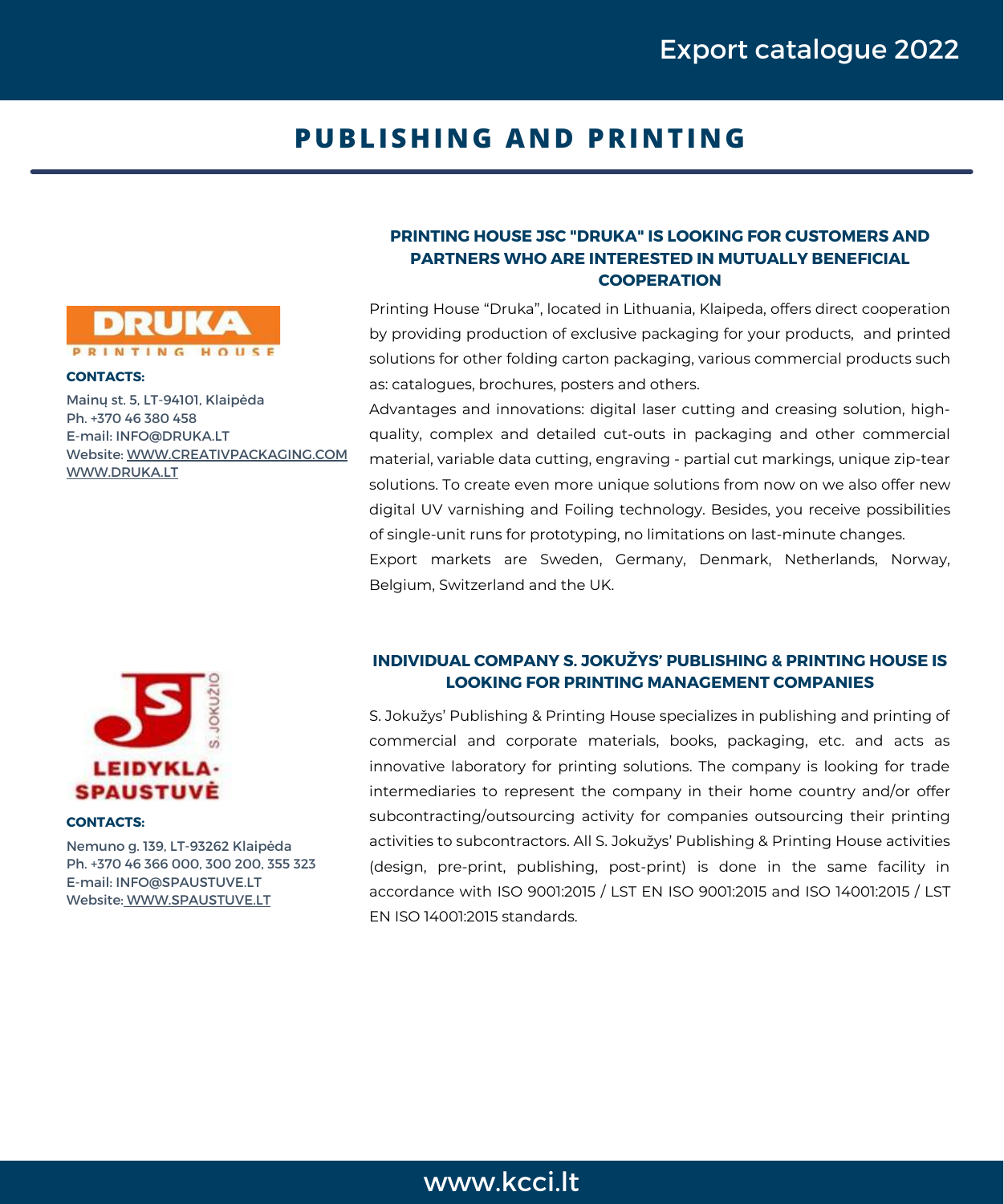

## **TOURISM, HOTELS**





#### **CONTACTS:**

Vytauto str. 79, LT-00134, Palanga, Lithuania Ph.: +370 60 110 130 E-mail: INFO@AMSTERDAMPLAZA.LT Website: [WWW.AMSTERDAMPLAZA.LT](https://www.amsterdamplaza.lt/)



Naujoji Uosto str. 3, LT-92120, Klaipėda, Lithuania Ph.: +370 46 300 145 E-mail: BBT@BBTRAVEL.LT **CONTACTS:**

Website[:](https://www.bbtravel.lt/) [WWW.BALTICBIKE.LT](https://www.bbtravel.lt/)



#### **CONTACTS:**

S. Daukanto st. 35, LT-00135, Palanga Ph. +370 46 053 736 E-mail: MARKETINGAS@PALANGOSVETRA.LT Website[:](https://www.palangosvetra.lt/lt/pagrindinis/) [WWW.PALANGOSVETRA.LT](https://www.palangosvetra.lt/lt/pagrindinis/) [WWW.OLDMILLHOTEL.LT](http://www.oldmillhotel.lt/lt/pagrindinis/) [WWW.OLDMILLCONFERENCE.LT](http://www.oldmillconference.lt/lt/pagrindinis/)

#### **JSC "MEGA INVEST" (HOTEL "AMSTERDAM PLAZA") OFFERS ACCOMMODATION, RESTAURANT, CONFERENCE & SPA SERVICES**

5\* Hotel Amsterdam Plaza is located in the centre of Palanga. The Hotel is boutique type and has 29 modern spacious rooms and suites (size from 35 up to 83 sq. m). Restaurant offers delicious breakfast, business lunch, dinners, snacks and drinks. Cosy outside terrace welcomes guests during summer season. Conference hall (80 sq. m) is a perfect place for seminars, meetings, corporate or private events. Gym and SPA area is open for the guests all day long. Rent of bicycles is available during warm season of the year.

#### **JSC "BALTIC BIKE TRAVEL" PROVIDES INCOMING TRAVEL SERVICES FOR INDIVIDUAL TRAVELLERS AND GROUPS**

JSC "Baltic Bike Travel" provides incoming travel services for individual travellers and groups in the Baltic States (Lithuania, Latvia, Estonia, Poland, Russia, Belarus). The company specialises in cycle tours and active holidays, and it has already many sale partners worldwide and contracts with local suppliers in accommodation, catering, transport and other tourism sectors. Now Baltic Bike Travel is looking for corporate customers as well as partner tour operators and travel agencies to sell Baltic Bike Travel guided and self-guided cycle tours, rent a bike and other travel services in their own countries.

#### **JSC "PALANGOS VĖTRA" OFFERS ACCOMMODATION, SPA SERVICES**

JSC "Palangos Vėtra" is the operator of 3 and 4 star hotels in the Baltic Western coast region. The company offers accommodation, conference organization, SPA and other leisure activities at the hotels: 4 star hotel and SPA home in Palanga - "Palangos Vėtra", 3 PLUS star hotels "Old Mill Hotel", "Old Mill Conference" in Klaipėda. SPA center "Vėtra inspired by Femina Bona" and a bath complex (a swimming pool, a sauna, a steam bath, and a massage tub) offers to regain your energy and to discover new feelings. All of these hotels are in the exclusive locations in the Old City of Klaipėda and only 5 minutes' walk from the Baltic Sea, near Botanical Park in Palanga.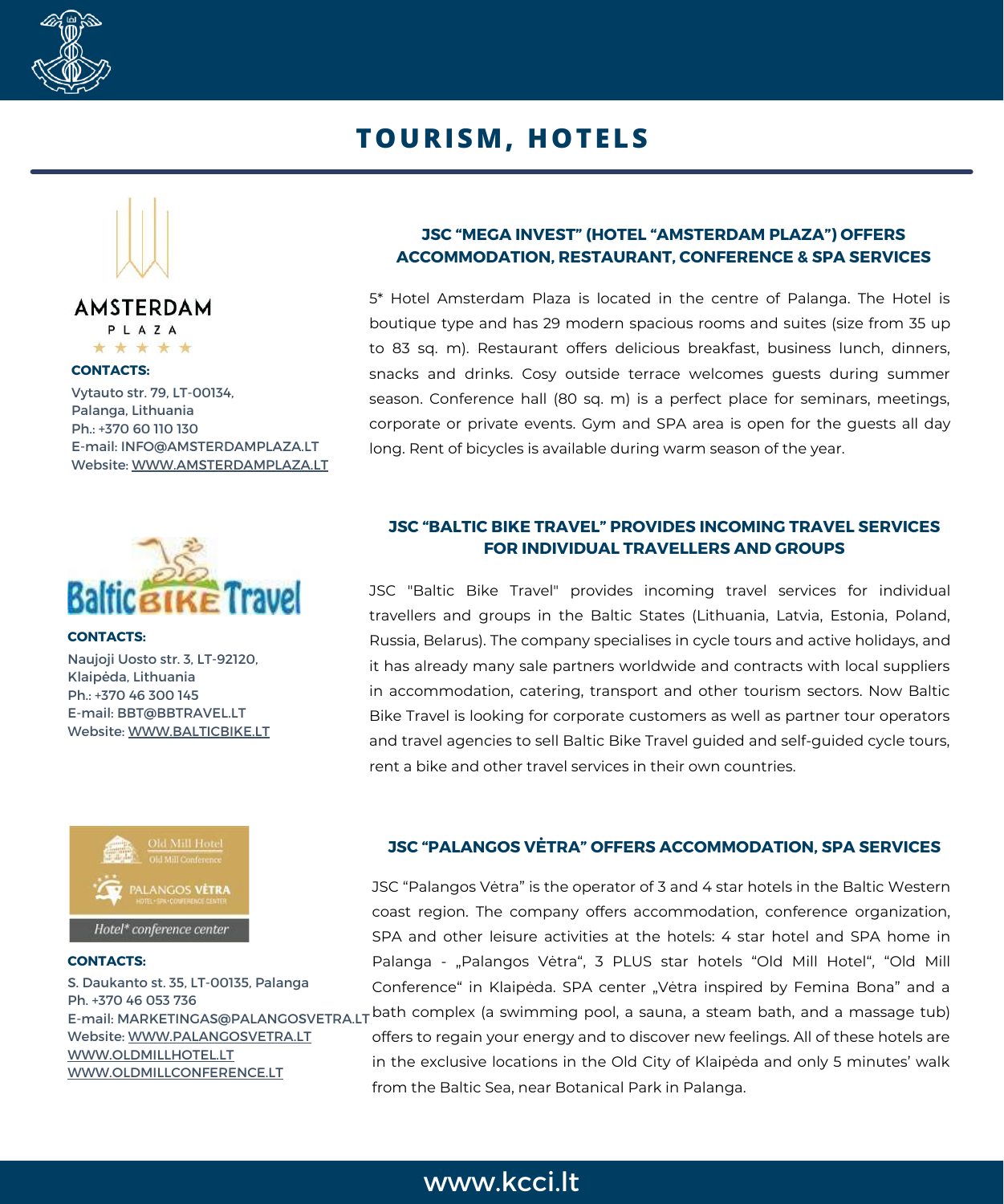## **TRANSPORT AND LOGISTICS**



Švepelių str. 5a, LT- 94102, Klaipėda, Lithuania Ph.: +370 46 314 130 E-mail: INFO@ADREMLEZ.LT Website: [WWW.ADREMGROUP.EU](https://www.adrem.lt/) **CONTACTS:**



**CONTACTS:**

Taikos ave. 52C/Agluonos str. 1 – 1302, LT-91184 Klaipeda, Lithuania Ph. +370 46 397239 E-mail: INFO@AHLERS.COM Website: [WWW.AHLERS.COM](https://www.ahlers.com/en)



AD REM is a front-runner in terms of variety of customs brokerage services provided. Efficient cost to quality ratio ensures constant increase of clients served as well as growth of satisfied customers year by year. AD REM – customs brokerage offices operate in Vilnius and Klaipeda, at the same time we are cooperating with the customs brokers in the largest cities of Lithuania, as well as with customs brokers in Russia, Byelorussia and Kazakhstan. AEO certificate show customs office trust in our company and our specialist professionality. Also, we can arrange and transportation services from/to any place of our planet.

#### **JSC "AHLERS" IS A LEADING MARITIME AND LOGISTICS COMPANY IN BELGIUM WITH HEADQUARTERS IN ANTWERP.**

It was found in 1909. Ahlers companies are specializing in FCL, LCL, break bulk, railway, airfreight and forwarding activities in CIS, Baltic states, Central and South Asia. Our forwarding business comprises - door to door transportation of container (incl. groupage) and break-bulk cargo by road (auto & railway), barge and ship. Our logistics business comprises: warehousing, distribution, packaging, labeling, customs clearance, competent advice on national and international transport and storage regulations.



#### **CONTACTS:**

Jūrininkų av. 27, LT-95226, Klaipėda, Lithuania Ph.: +370 46 310 547; +370 46 311 886 E-mail: INFO@ARIJUS.LT Website: [WWW.ARIJUS.COM](https://www.arijus.lt/lang/en)

#### **"ARIJUS", UAB PROVIDES LOGISTICS SOLUTIONS FROM DOOR TO DOOR ALL OVER THE WORLD**

"Arijus", UAB provides the best possible logistics solutions from door to door all over the world. Freight forwarding, NVOCC, Logistics, Road haulage, Oversized cargoes, Shipping line agency, Special projects, Sales and lease of container chassis, Customs brokerage. ISO 9001; ISO 14001; AEO; SQAS.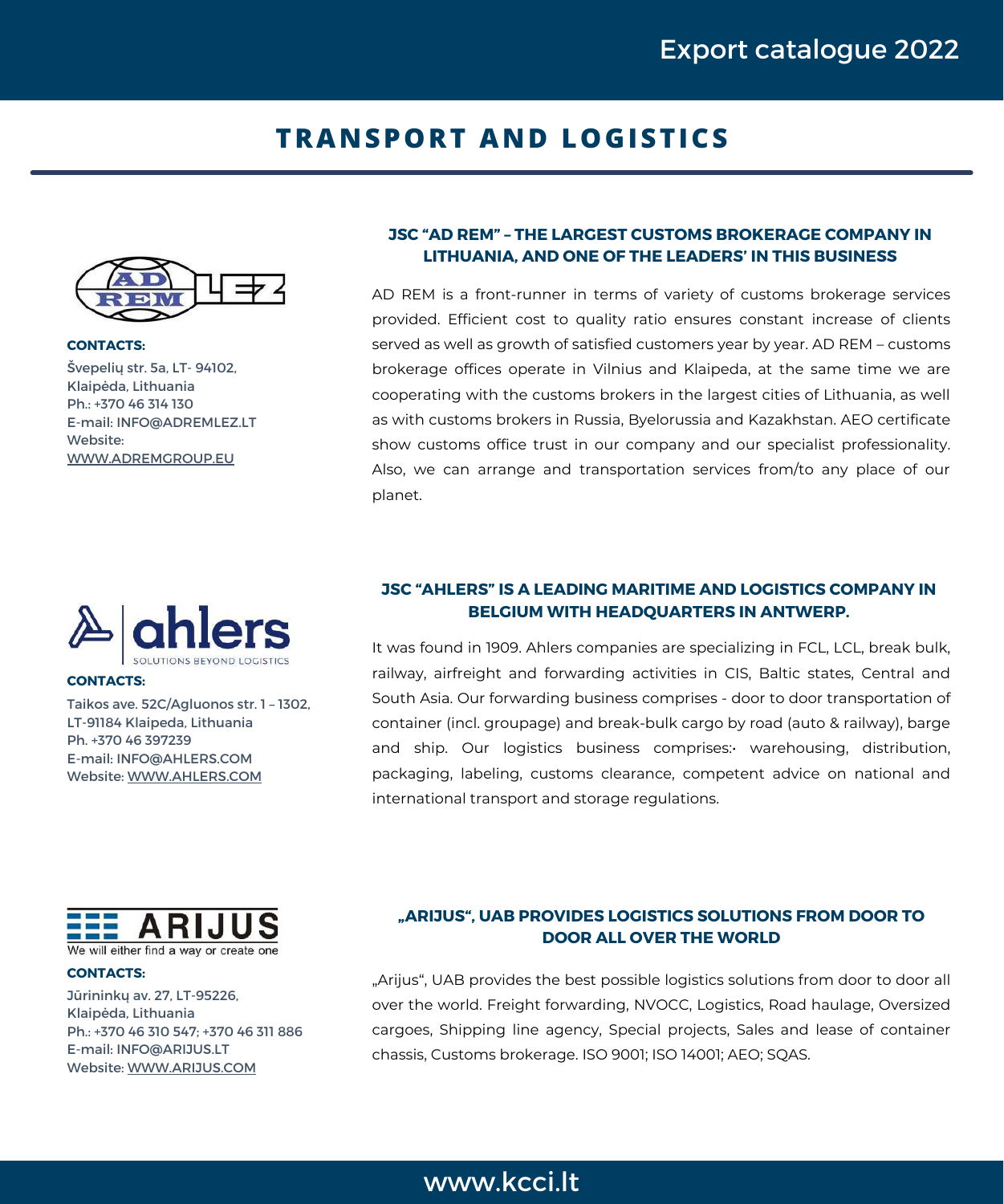



MEMBER OF THE CONCERN "ACHEMA GROUP"

#### **CONTACTS:**

J. Zauerveino st. 18, LT-92122 Klaipėda, Lithuania Ph.: +370 613 51332 E-mail: DIRECTOR@EUROGA.LT



#### **CONTACTS:**

S. Simkaus str. 13, Klaipeda, Lithuania Ph. +370 46 311951 E-mail: INFO@BALTIC-SHIPPING.LT Website: [WWW.BALTIC-SHIPPING.LT](https://www.baltic-shipping.lt/)



#### **CONTACTS:**

Liepu st. 83, LT-92195, Klaipėda, Lithuania Ph. +370 60 028 189 E-mail: INFO@CESNOS.LT Website: [WWW.CESNOS.LT](https://www.cesnos.lt/en/)

#### **JOINT-STOCK FREIGHT FORWARDING COMPANY "EUROGA" OFFERS ITS' SERVICES**

JSC "Euroga" is the largest ship's agency and freight forwarding company in the port of Klaipėda. In partnership with the railways of Lithuania, Belarus and other CIS countries, also stevedoring companies in Klaipeda port and various shipowners, "Euroga" is able to offer the best quality and commercial conditions to its Clients.

#### **JSC "BALTIJOS PERVEZIMAI" / "BALTIC SHIPPING" IS ONE OF THE LEADING COMPANIES IN FREIGHT FORWARDING AND SHIP AGENCY SERVICES IN THE BALTIC STATES AND THE CIS**

Baltic Shipping / JSC "Baltijos pervežimai" is one of the leading companies of freight forwarding, ship chartering and agency services in the CIS, and the Baltic countries. The company was founded in 1997, has gained reliable and long-term partnerships with railway, road, port stevedoring, shipping companies worldwide and has excellent reputation acknowledged by world leading banks: BNP PARIBAS, UBS, ING, UniCredit and others. Baltic Shipping is a member of the international organizations BIMCO, FIATA/LINEKA, national organization LLMAA (Lithuanian Ship brokers and Agents Association), is an ISO 9001:2015 certified company, ensuring consistently provided processes and services that meet world class standards.

Services: rail transport, container worldwide delivery, intermodal services, road transport, transshipment in ports and warehousing, 3PL, ship chartering and agency, customs clearance, all type of cargo and transport insurance, sale of used shipping containers.

#### **JSC "CESNOS LOGISTIKA" PROVIDES LOCAL AND INTERNATIONAL TRANSPORT SERVICES**

JSC "Cesnos logistika" is an ambitious professional team with know-how and great experience in cargo transportation. Klaipeda is an attractive transit port, connecting the main transportation corridors between the East and the West, also well-known as one of the best solutions to connect CIS countries (Russia, Kazakhstan, Belarus, Kyrgyzstan and others). The company's main services include: sea freight (including dangerous, oversize, partial, and refrigerated cargoes), road freight, air freight, railway freight, project cargo freight, warehousing and reloading, customs brokerage.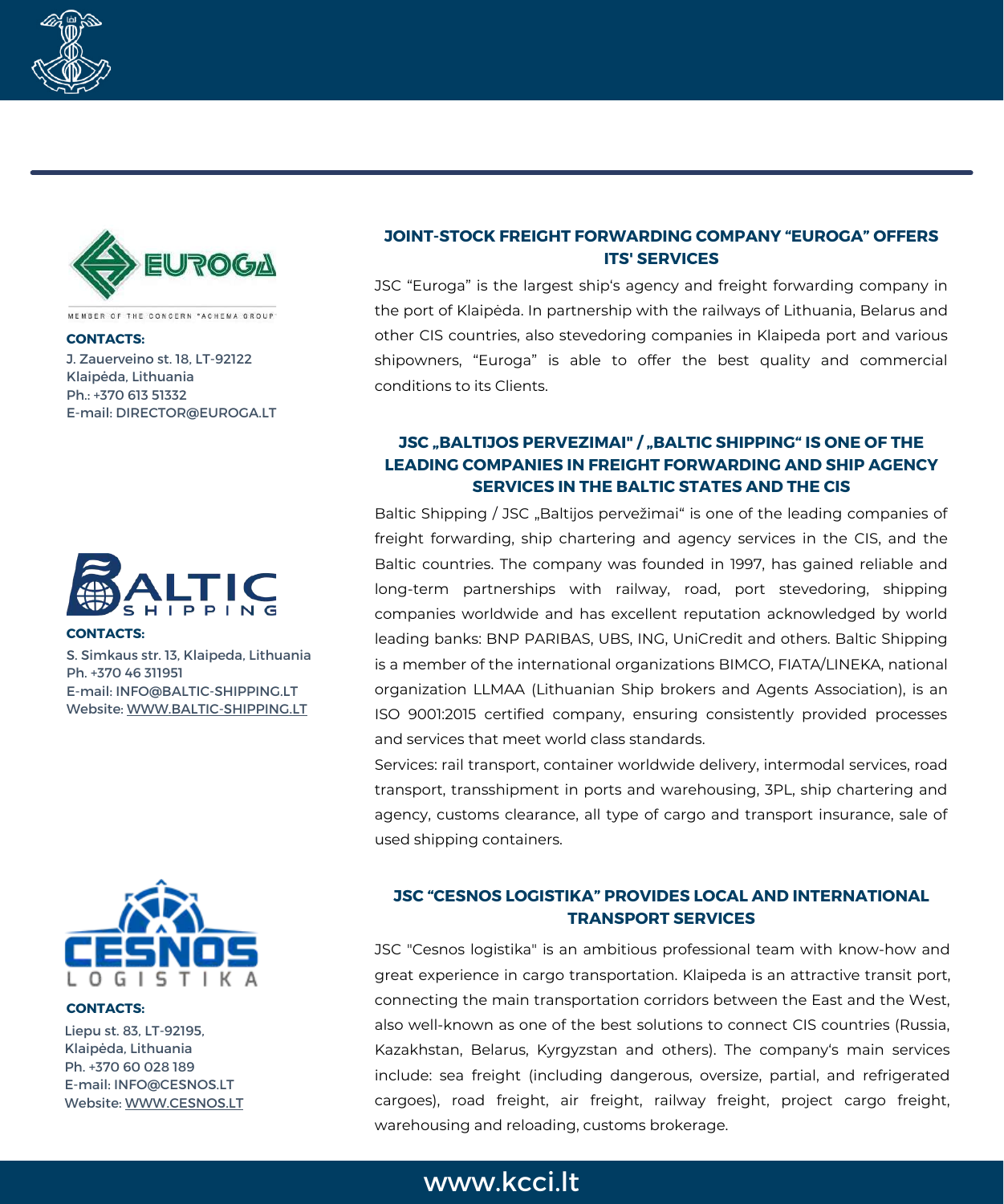

**CONTACTS:**

S. Simkaus str. 13, LT-92126, Klaipeda, Lithuania Ph. +370 698 12506 E-mail: INFO@FORBELA.LT Website: [WWW.FORBELA.LT](https://www.baltic-shipping.lt/)



Naujoji Uosto str. 8, Klaipėda, Lithuania Ph.: +370 46 340001 E-mail: INFO@LIMARKO.COM Website: [WWW.LIMARKO.COM](https://www.limarko.com/)



Plytų st. 12, LT-92121, Klaipėda, Lithuania Ph.: +370 46 410 514 Fax: +370 46 410 515 E-mail: INFO@MKLAIVYBA.LT Website: [WWW.MKLAIVYBA.LT](http://www.mklaivyba.lt/en/) **CONTACTS:**

#### **JSC "FORBELA" PROVIDES RAILWAY FREIGHT FORWARDING BY ALL TYPES OF RAILWAY WAGONS AND TRANSPORTATION OF CONTAINERS IN EU AND ASIAN COUNTRIES**

The company was founded in 1999 in Klaipeda, Lithuania, JSC "Forbela" provides railway freight forwarding by all types of railway wagons (covered, opentop, platforms, hoppers, refrigerated and etc.) and transportation of containers in EU and Asian countries. JSC "Forbela" has direct contracts with Latvian and Belarusian railway administrations and representative office in Belarus Republic, in Minsk. Company's main purpose is to offer its clients a smooth, safe cost-efficient options of cargo transportation schemes according to a cargo characteristics.

Services: forwarding cargoes of different specifications, weight, oversized by railway; wagons and containers' traffic; 3PL contractual logistics services; issuing of all required cargo forwarding documents; customs brokerage; all cargo insurance; consultations on rail freight forwarding on client's request we represent them in Klaipeda's rail stations.

#### **"LIMARKO" PROVIDES ALL SHIPPING, LOGISTICS AND TRANSPORTATION SERVICES, NOT ONLY IN EUROPE, BUT ALSO WORLDWIDE**

Limarko Group has been counting its origins since 1993, when Limarko JSC was established - one of the first maritime business companies in Lithuania after the Restoration of Independence in 1990. Over time, with the successful and focused development of services in the maritime sector, the company has grown into a group of 5 companies, that currently provides all shipping, logistics and transportation services, not only in Europe, but also worldwide. Providing following services: container door-to-door delivery, warehousing, customs brokerage, rail forwarding, handling general and bulk shipments, project cargo management, handling and transportation of Oversized/ Heavyweight cargoes, ship agency and chartering services, cargo insurance.

#### **JSC "MK LAIVYBA" OFFERS LOGISTICS SERVICES, TRANSPORTATION OF CARGOES BY SEA, RAIL AND ROAD**

JSC "MK LAIVYBA" was established 1991 in Klaipeda, Lithuania as a logistics company. We organize local and international cargo transportation, cooperate with major stevedoring companies, ship owners, rail and road transport carriers, surveyors and quality testing laboratories in Klaipeda and other Baltic ports.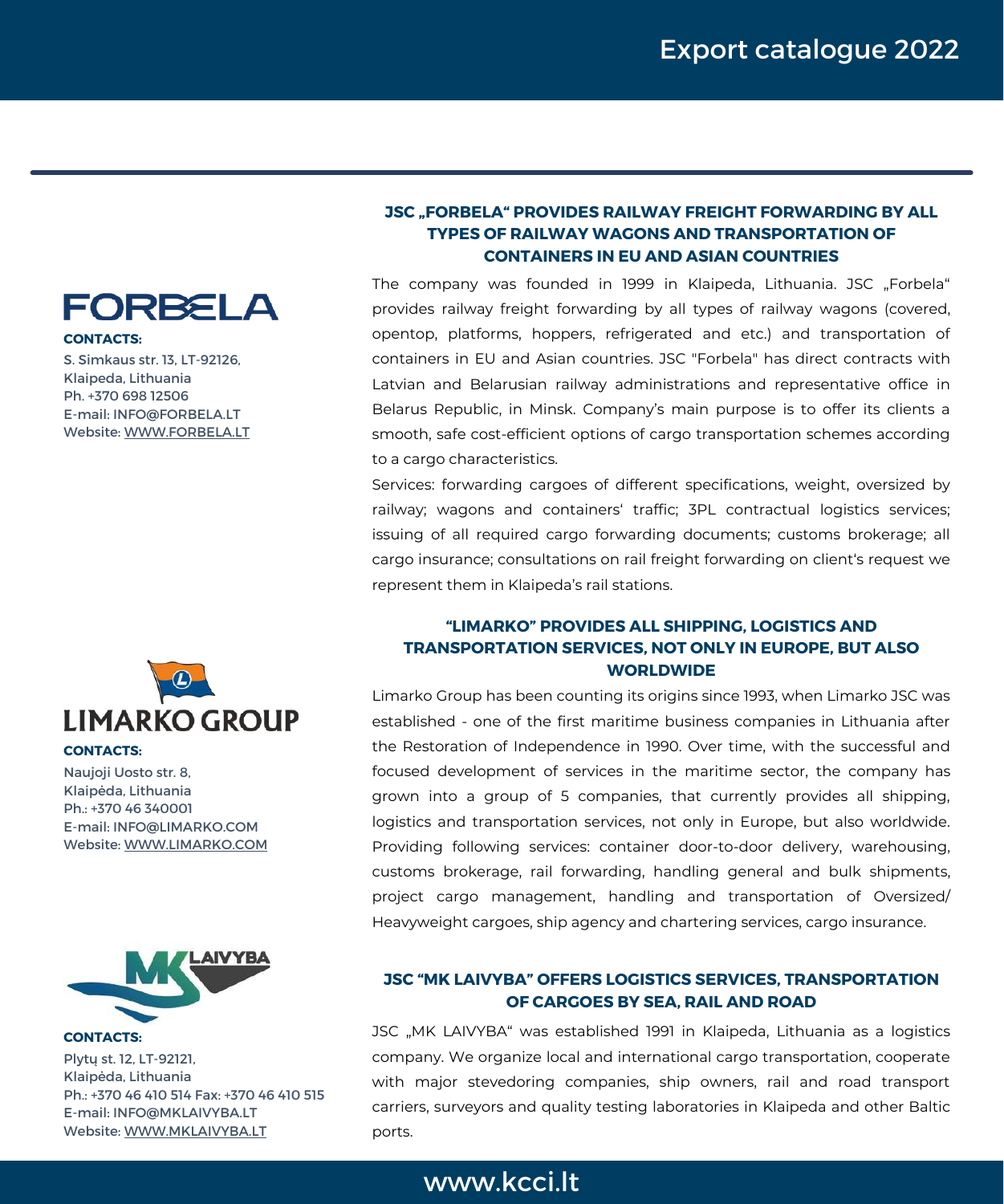



Marių st. 17, LT-93264 Klaipėda, Lithuania Ph. +370 46 257 150; +370 644 65553 E-mail: MUITA@MUITA.LT Website: [WWW.MUITA.LT](https://www.muita.lt/EN) **CONTACTS:**



PORT OF KLAIPEDA **CONTACTS:**

J. Janonio str. 24, LT-92251 Klaipėda, Lithuania Ph. +370 46 499 799 E-mail: INFO@PORT.LT Website: [WWW.PORTOFKLAIPEDA.LT](https://www.portofklaipeda.lt/en)



Verslo st. 11, LT-94102, Klaipėda, Lithuania Ph. +370 46 277 040 E-mail: INFO@VINGESLOGISTIKA.LT Website: [WWW.VINGESLOGISTIKA.LT](https://www.vingeslogistika.lt/?lang=en) **CONTACTS:**



Nemuno str. 2a, LT-91199 Klaipeda, Lithuania Ph. +370 46 310163 E-mail: INFO@JE.LT Website: [WWW.JE.LT](https://www.je.lt/) **CONTACTS:**

#### **JSC "MUITA" – CUSTOMS BROKERAGE SERVICES IN LITHUANIA AND GERMANY**

Customs brokerage company UAB "Muita" provides services in Lithuania and Germany. The company is AEO certified since 2013. Service 24/7! Multilingual team, we speak: English, German, Russian and Lithuanian. If you are looking for a customs broker in Lithuania (all customs procedures) or need a T1/T2 (transit) declaration in Germany, please contact us.

#### **MULTIPURPOSE, UNIVERSAL, DEEP-WATER SE "KLAIPEDA STATE SEAPORT AUTHORITY" PROVIDING HIGH QUALITY SERVICES**

Klaipėda is a multipurpose, universal, deep-water port, providing high quality services. 14 big stevedoring companies, ship repair and ship building yards operate within the port as well as provides all types of marine business and cargo handling services. The port can accommodate 400 m. length and 59 m. width, 13.8 m. draft vessels and handle over 70 million tonnes of various types of cargo annually. The shortest distances connect the port with the most important industrial regions of the Eastern hinterland (Russia, Belarus, Ukraine etc.). The main shipping lines to Scandinavian, Northern European and other world ports pass through Klaipėda port.

#### **JSC "VINGES LOGISTIKA" SPECIALIZES IN LOGISTICS SERVICES, WAREHOUSING AND CUSTOMS BROKERAGE**

JSC "Vingės logistika" specializes in warehousing, customs brokerage and logistics, also offers transport/logistics cooperation. The company maintains new warehouses with racking systems installed and modern handling equipment. JSC "Vingės logistika" offers experience working with international companies (manufacturers, transport companies, trade companies, etc.), highquality services and flexibility. The company is located at a convenient location at a distance of only 4 km from Klaipeda seaport and 25 km from International Palanga Airport.

#### **JSC "JUNGTINE EKSPEDICIJA" IS ONE OF THE HIGHEST RATED COMPANIES OF THE PORT OF KLAIPEDA IN THE FORWARDING SECTOR**

Cargo delivery from door to door JSC "Jungtine ekspedicija" is one of the highest rated companies of the Port of Klaipeda in the forwarding sector. The company provides freight forwarding, ship agency and chartering services, mediates in customs clearance. JSC "Jungtine ekspedicija" offers to business entities door-to-door cargo delivery services. It supervises stevedoring operation in the Port of Klaipeda. It can offer favourable cargo storage conditions.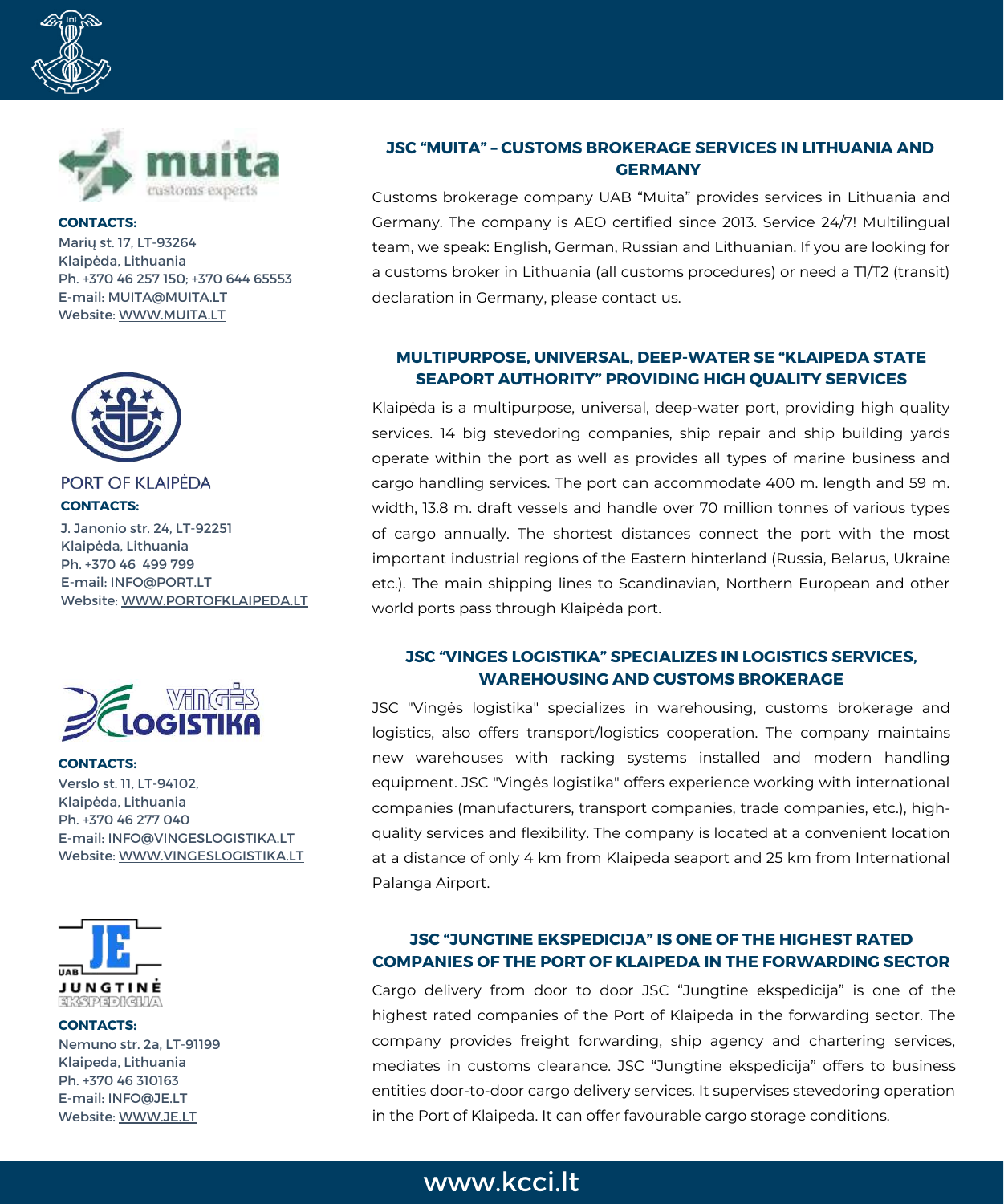## **OTHERS**



#### **CONTACTS:**

Sandėlių st. 42, Klaipėda, (2nd warehouse), Lithuania Ph. +370 646 00666 E-mail: EXPORT@AILENA.LT Website: [WWW.AILENA.LT](https://www.ailena.lt/en/)



#### **CONTACTS:**

Svajonės st. 10A, LT-94105, Klaipėda, Lithuania Ph.: +370 46 345 645 E-mail: INFO@ETNA.LT Website: [WWW.ETNA.LT](https://www.etna.lt/)



#### **CONTACTS:**

Artojo st. 7E Klaipėda, Lithuania Ph.: +370 673 88033 E-MAIL: INFO@MESSERVICE.LT WEBSITE: [WWW.MESSERVICE.LT](http://www.messervice.lt/)

#### **JSC "AILENA" MANUFACTURES AND EXPORTS PACKAGING MATERIALS**

JSC "Ailena" Manufacturer and wholesaler of packaging products offers:

- A wide size and thickness range of corrugated carton boxes for any purposes you would need like product packing, post-machine sized, warehouse, transporting boxes, and so on.

- Adhesive tapes for packaging, fixing, and montage, double-sided adhesive tapes, duct tapes, painting tapes, and much more.

LDPE films and bags for packaging and construction (building sites), garbage bags, adhesive tapes with logo, barrier/ribbon tapes, and capsules for flowers.

- Polypropylene (PP) packaging tapes are used in many industries: furniture, wood, printing, textile, food.

The company is interested in finding trade intermediaries (representatives, distributors) working in the same sector, and in expanding their customer network in Europe and other countries.

#### **JSC "ETNA" OFFERS GLASS AND GLAZED UNITS WITH BUILT-IN BLINDS, PV ELEMENTS FOR ROOFS AND FACADES**

JSC "ETNA", established in December 1990, specializes in production of glazed units for windows and facades. Production is DVC certified and company is ISO 9001:2015 certified. Company offers glass and glazed units with built-in blinds, PV elements for roofs and facades.

#### **JSC "MES SERVICE" OFFERS SHIP REPARATION AND VARIOUS HYDRAULIC SERVICES**

JSC "MES SERVICE" is a modern company, which priorities lie with first-rate quality and timely delivery – from the project and metal processing to hydraulics. In their line of work, they follow highest production standards, integrating high-end solutions into their projects and delivering added value to their clients, enabling them to increase their operational efficiency.

The company offers a variety of ship repairs, ranging from lifting equipment to small hydraulic works. It also delivers various parts, based on example or drawings. Currently, "MES SERVICE" is searching for suppliers of hydraulic parts for vessels.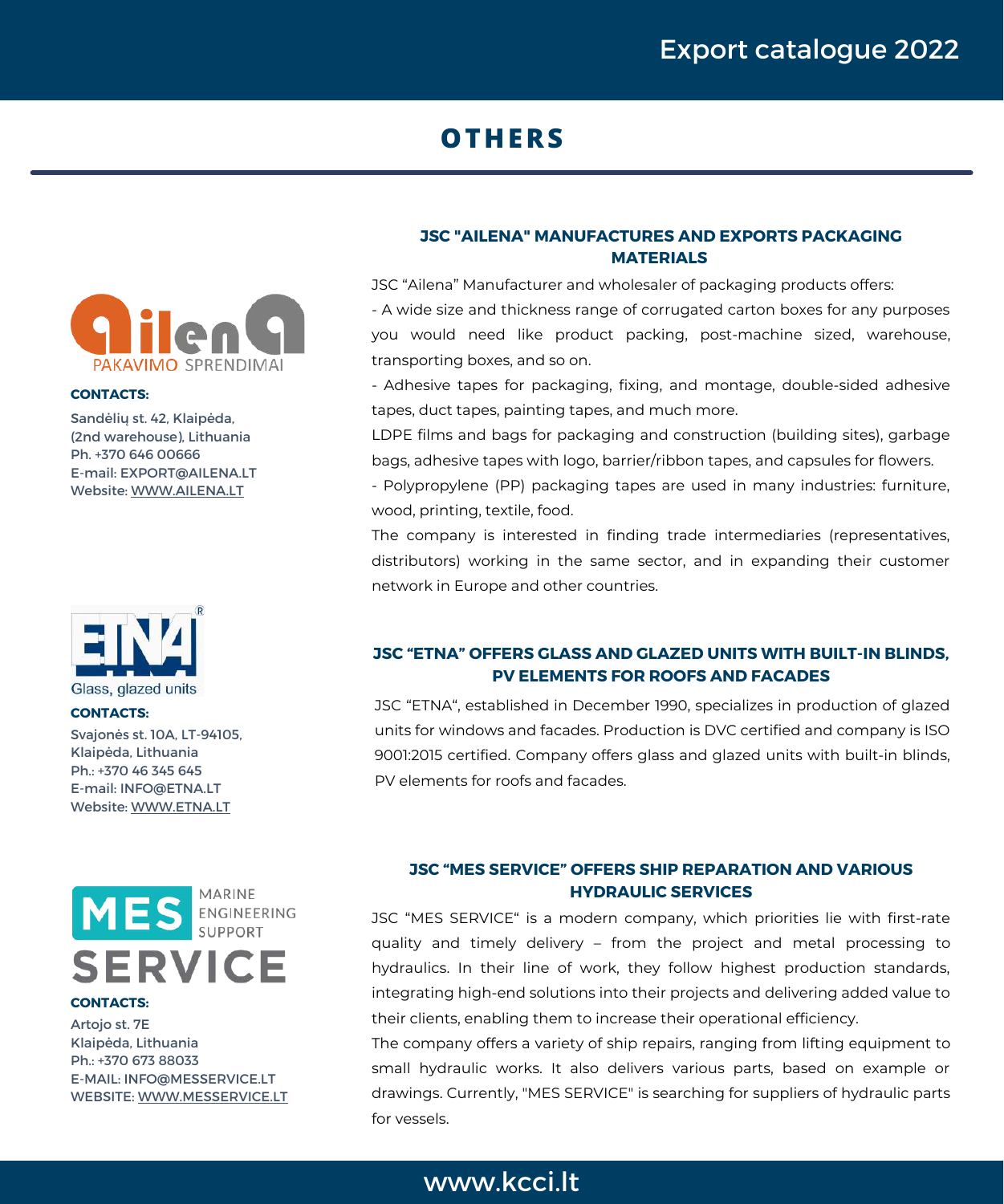



Lūknės village, Skuodas county, Lithuania Ph. +370 60 079 555 E-mail: INFO@MYLAND.LT Website: [WWW.MYLAND.LT](https://mylandgrass.com/en/) **CONTACTS:**



Plytų st. 12, LT-92121, Klaipėda, Lithuania Ph.: +370 46 410 514 Fax: +370 46 410 515 E-mail: INFO@MKLAIVYBA.LT Website: [WWW.MKLAIVYBA.LT](http://www.mklaivyba.lt/en/) **CONTACTS:**



#### **CONTACTS:**

Industrijos St. 2, Rimkai, Dovilai eld., LT-95346 Klaipėda district, Lithuania Ph.: +370 46 466 710 E-mail: INFO@NEOGROUP.EU Website: [WWW.NEOGROUP.EU](https://neogroup.eu/en/)



#### **CONTACTS:**

Naikupės g. 30, LT-93194 Klaipeda, Lithuania Ph. +370 625 07936 E-mail: MINDAUGAS@SEKARGAS.LT Website: [WWW.SEKARGAS.LT](http://www.sekargas.lt/)

#### **JSC "MY LAND LT" OFFERS FEED FOR PERFORMING HORSES, BROOD MARES AND FOALS**

JSC "My Land LT" specializes in manufacturing of high-quality feeding products for horse breeding industry, its processing and export around the World. The company is proud for being able to serve its products for leading studs and dealers totally in 20+ countries Worldwide and yet the company aims to find long-term partnership in all countries, where horse keeping has deep traditions and is considered honorable. Ambition to become competitive in meeting the highest requirements and the leading company in the production of feed not only in Europe but also in the global market, not only in terms of size or turnover, but the greatest of satisfied customers and employees and the amount of innovation constantly.

#### **JSC "MK LAIVYBA" OFFERS SUPPLIES OF SUSTAINABLE BIOMASS (WOOD PELLETS, WOOD CHIPS)**

JSC "MK LAIVYBA" was established 1991 in Klaipeda, Lithuania as a logistics company. Since 2005 we act as a wholesale supplier of wood pellets and wood chips for major European power plants and district heating plants. We offer industrial wood pellets (FSC, SBP) and premium quality 6 mm pellets. We ship biomass from the main Baltic ports in 3000-5000 ton lots.

#### **JSC "NEO GROUP" IS ONE OF THE LARGEST PRODUCERS OF POLYETHENE TEREPHTHALATE (PET) RESIN IN EUROPE**

UAB NEO GROUP is one of the largest producers of polyethene terephthalate (PET) resin in Europe, located near the Klaipėda Seaport. It started its activities in Lithuania in 2004 and still is the largest greenfield investment in Lithuania. Currently, the factory produces over 450 thousand tonnes of PET granules annually, corresponding to 14% of total European production of PET resins for food and beverage packaging.

#### **JSC "SEKARGAS HAMILTON" CARGO SUPERVISION, INSPECTION, LABORATORY SERVICES AND PEST CONTROL**

We are part of J.S. Hamilton Group the European market leader with more than 65 years of experience; Cargo inspection (inspection, technical inspection and forwarding services), Cargo handling, Pest Control, Laboratory testing of food, packaging, cosmetics, medicines; Certification market leader in Europe; More than 1,250 accredited testing methods; 6000 customers from various industries. The company strives to build constructive collaborations and build a long-lasting international partnership in our providing services.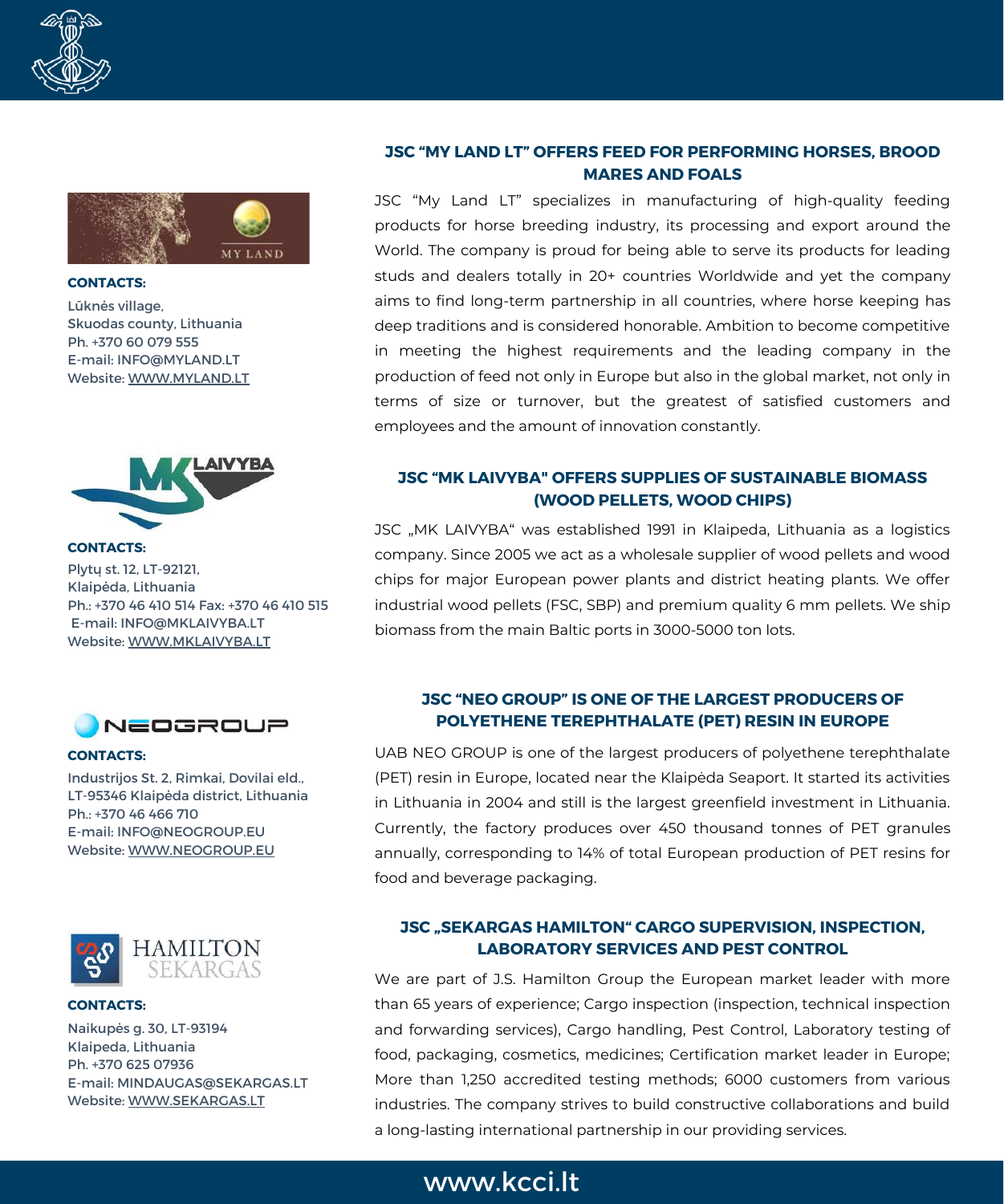## **CONTACTS**

## **GET IN TOUCH WITH US:**

Klaipeda Chamber of Commerce, Industry and Crafts Ph.: +370 46 390 860; +370 46 390 867 Website: [www.kcci.lt](http://www.kcci.lt/en) E-mail: [klaipeda@kcci.lt](mailto:klaipeda@kcci.lt)